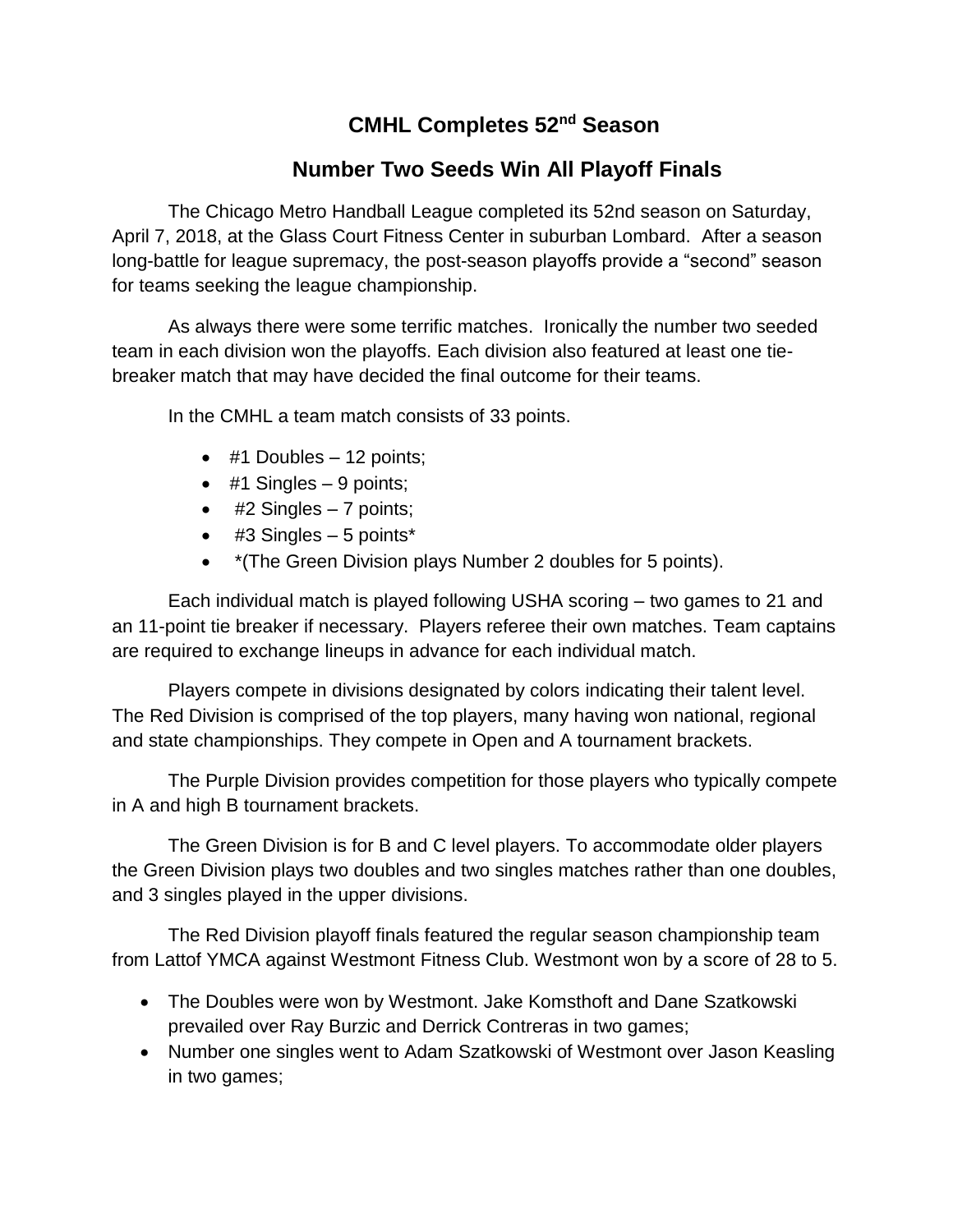- The number two singles match was won by Shane Conneely, captain of the Westmont team, over Tim Cohen in a tough tie-breaker featuring great shots, returns and saves by both players.
- Jeremy Muscia, Lattof captain, provided his team's only points with a two-game victory over Oscar Zamora at number 3 singles.

 The Purple Division featured number one seed Leaning Tower YMCA against South Side Handball Club (SSHB). SSHB won 26-7. This was SSHB's second consecutive playoff championship.

- The Doubles were won by Ron Rose and Dermont McMahon, of SSHB, over Tom Grace and Arturo Herrera in two games;
- James Cooke won number one singles for SSHB over Dave Grzenia;
- Number two singles was the only victory for Leaning Tower as Don Schufman defeated Randy Rose in two games;
- Number three singles turned out to be the match of the day with Mark Murphy, SSHB, prevailing over Bob O'Donnell in a heated 11-10 tiebreaker.

The Green Division Championship was settled by one point. Westmont Fitness defeated BR Ryall YMCA 17 to 16.

- Westmont's number 1 doubles team of Vince Ruggerio and Roland Wilson defeated BR Ryall's veteran doubles team of Gordon Murphy and Tom Newman in two games;
- #1 Singles was won by Andress Jurevics of BR Ryall in two games over Terry McGuire:
- Bob Dillard, BR Ryall, defeated Westmont Captain Bob Anderson in a closely fought tie-breaker;
- In the #2 doubles Jim Vail and Frank Barbaro of Westmont defeated Ed Foley and Bob Derdak in two games.

The Playoffs are played on a Saturday afternoon rather than the usual Tuesday night league matches. As a result, the matches often turn on what players are available and the individual match ups that captains seek.

The winning teams in each division are awarded \$450 typically used towards a team party and/or apparel.

Regular season prizes are \$350 to the first-place team and \$250 to the secondplace team.